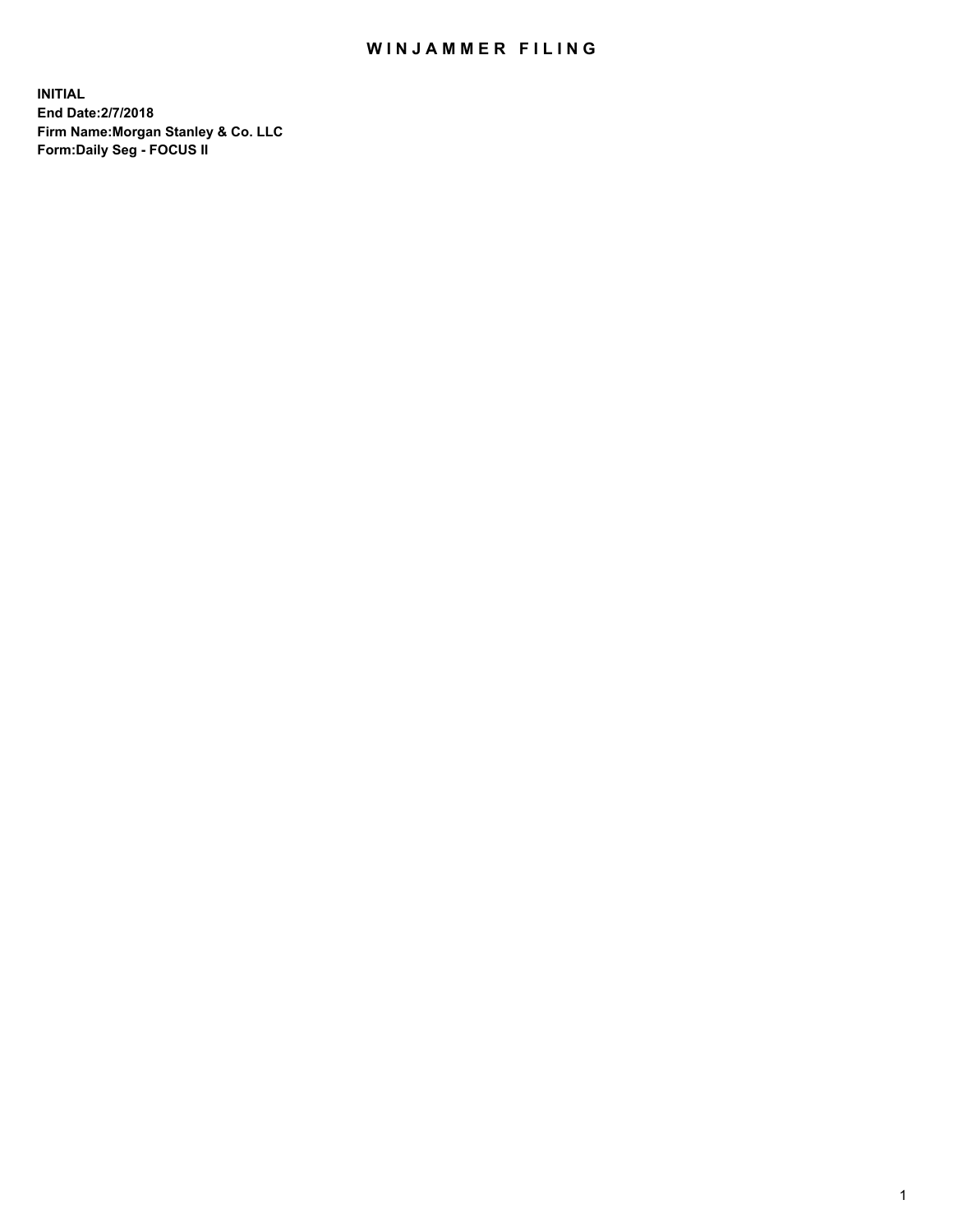#### **INITIAL End Date:2/7/2018 Firm Name:Morgan Stanley & Co. LLC Form:Daily Seg - FOCUS II Daily Segregation - Cover Page**

| Name of Company                                                                   | Morgan Stanley & Co. LLC     |
|-----------------------------------------------------------------------------------|------------------------------|
| <b>Contact Name</b>                                                               | Ikram Shah                   |
| <b>Contact Phone Number</b>                                                       | 212-276-0963                 |
| <b>Contact Email Address</b>                                                      | Ikram.shah@morganstanley.com |
| FCM's Customer Segregated Funds Residual Interest Target (choose one):            |                              |
| a. Minimum dollar amount: : or                                                    | 331,000,000                  |
| b. Minimum percentage of customer segregated funds required:%; or                 |                              |
| c. Dollar amount range between: and; or                                           | <u>00</u>                    |
| d. Percentage range of customer segregated funds required between: % and %.       | 00                           |
| FCM's Customer Secured Amount Funds Residual Interest Target (choose one):        |                              |
| a. Minimum dollar amount: ; or                                                    | 140,000,000                  |
| b. Minimum percentage of customer secured funds required:%; or                    |                              |
| c. Dollar amount range between: and; or                                           | 00                           |
| d. Percentage range of customer secured funds required between: % and %.          | <u>00</u>                    |
| FCM's Cleared Swaps Customer Collateral Residual Interest Target (choose one):    |                              |
| a. Minimum dollar amount: ; or                                                    | 92,000,000                   |
| b. Minimum percentage of cleared swaps customer collateral required:% ; or        | <u>0</u>                     |
| c. Dollar amount range between: and; or                                           | <u>00</u>                    |
| d. Percentage range of cleared swaps customer collateral required between:% and%. | 00                           |

Attach supporting documents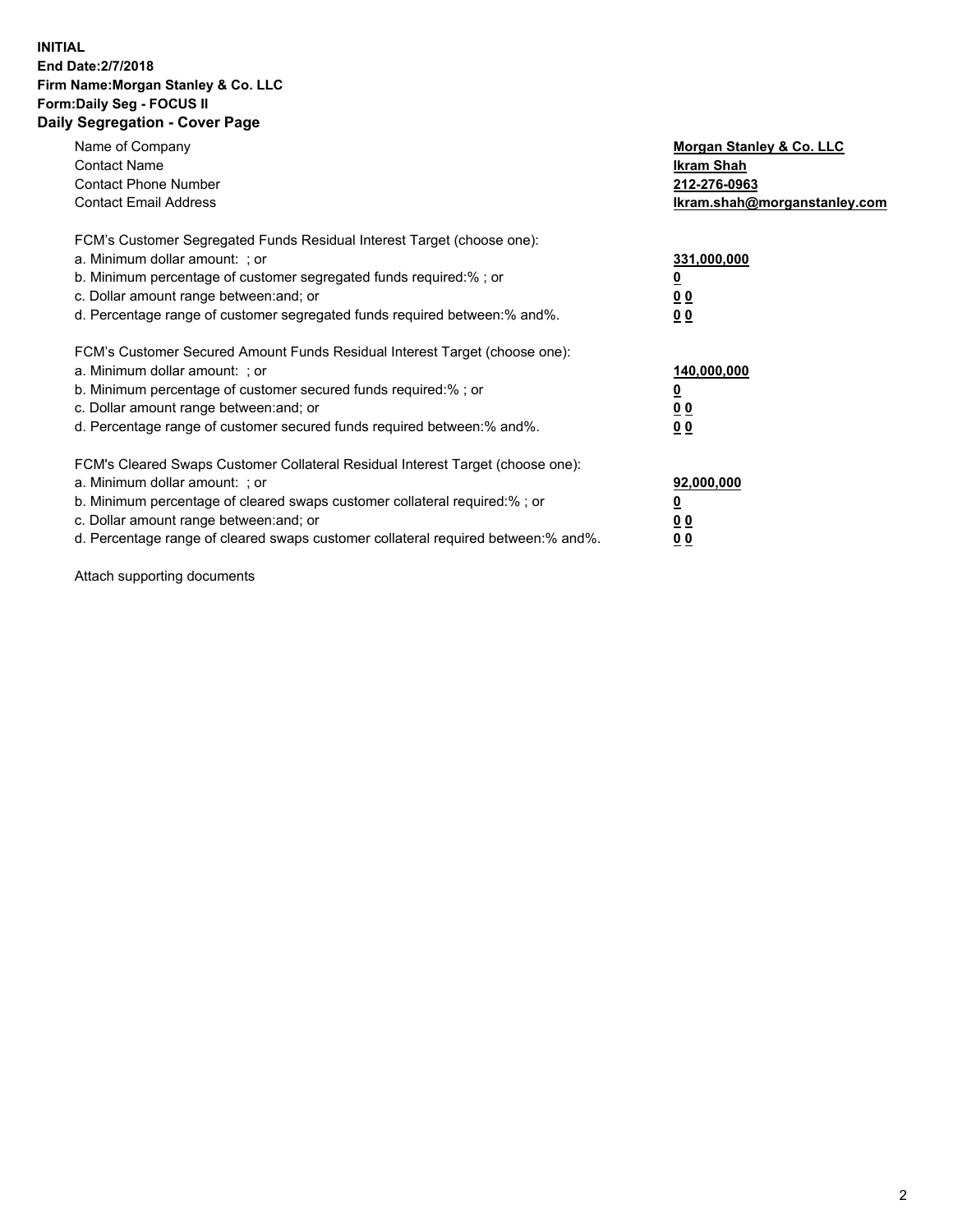# **INITIAL End Date:2/7/2018 Firm Name:Morgan Stanley & Co. LLC Form:Daily Seg - FOCUS II**

### **Daily Segregation - Secured Amounts**

|                | Foreign Futures and Foreign Options Secured Amounts                                                        |                                  |
|----------------|------------------------------------------------------------------------------------------------------------|----------------------------------|
|                | Amount required to be set aside pursuant to law, rule or regulation of a foreign                           | $0$ [7305]                       |
|                | government or a rule of a self-regulatory organization authorized thereunder                               |                                  |
| $\mathbf{1}$ . | Net ledger balance - Foreign Futures and Foreign Option Trading - All Customers                            |                                  |
|                | A. Cash                                                                                                    | 3,710,322,507 [7315]             |
|                | B. Securities (at market)                                                                                  | 1,667,383,561 [7317]             |
| 2.             | Net unrealized profit (loss) in open futures contracts traded on a foreign board of trade                  | -190,640,225 [7325]              |
| 3.             | Exchange traded options                                                                                    |                                  |
|                | a. Market value of open option contracts purchased on a foreign board of trade                             | 15,157,734 [7335]                |
|                | b. Market value of open contracts granted (sold) on a foreign board of trade                               | -19,606,579 [7337]               |
| 4.             | Net equity (deficit) (add lines 1.2. and 3.)                                                               | 5,182,616,998 [7345]             |
| 5.             | Account liquidating to a deficit and account with a debit balances - gross amount                          | 70,924,581 [7351]                |
|                | Less: amount offset by customer owned securities                                                           | -67,785,084 [7352] 3,139,497     |
|                |                                                                                                            | [7354]                           |
| 6.             | Amount required to be set aside as the secured amount - Net Liquidating Equity                             | 5,185,756,495 [7355]             |
|                | Method (add lines 4 and 5)                                                                                 |                                  |
| 7.             | Greater of amount required to be set aside pursuant to foreign jurisdiction (above) or line<br>6.          | 5,185,756,495 [7360]             |
|                | FUNDS DEPOSITED IN SEPARATE REGULATION 30.7 ACCOUNTS                                                       |                                  |
| $\mathbf{1}$ . | Cash in banks                                                                                              |                                  |
|                | A. Banks located in the United States                                                                      | 836,623,937 [7500]               |
|                | B. Other banks qualified under Regulation 30.7                                                             | 499,589,691 [7520] 1,336,213,628 |
|                |                                                                                                            | [7530]                           |
| 2.             | Securities                                                                                                 |                                  |
|                | A. In safekeeping with banks located in the United States                                                  | 266,708,525 [7540]               |
|                | B. In safekeeping with other banks qualified under Regulation 30.7                                         | 0 [7560] 266,708,525 [7570]      |
| 3.             | Equities with registered futures commission merchants                                                      |                                  |
|                | A. Cash                                                                                                    | 8,589,196 [7580]                 |
|                | <b>B.</b> Securities                                                                                       | $0$ [7590]                       |
|                | C. Unrealized gain (loss) on open futures contracts                                                        | $-1,555,683$ [7600]              |
|                | D. Value of long option contracts                                                                          | $0$ [7610]                       |
|                | E. Value of short option contracts                                                                         | 0 [7615] 7,033,513 [7620]        |
| 4.             | Amounts held by clearing organizations of foreign boards of trade                                          |                                  |
|                | A. Cash                                                                                                    | $0$ [7640]                       |
|                | <b>B.</b> Securities                                                                                       | $0$ [7650]                       |
|                | C. Amount due to (from) clearing organization - daily variation                                            | $0$ [7660]                       |
|                | D. Value of long option contracts                                                                          | $0$ [7670]                       |
|                | E. Value of short option contracts                                                                         | 0 [7675] 0 [7680]                |
| 5.             | Amounts held by members of foreign boards of trade                                                         |                                  |
|                | A. Cash                                                                                                    | 2,580,805,995 [7700]             |
|                | <b>B.</b> Securities                                                                                       | 1,400,675,036 [7710]             |
|                | C. Unrealized gain (loss) on open futures contracts                                                        | -189,084,542 [7720]              |
|                | D. Value of long option contracts                                                                          | 15,157,734 [7730]                |
|                | E. Value of short option contracts                                                                         | -19,606,579 [7735] 3,787,947,644 |
|                |                                                                                                            | [7740]                           |
| 6.             | Amounts with other depositories designated by a foreign board of trade                                     | $0$ [7760]                       |
| 7.             | Segregated funds on hand                                                                                   | $0$ [7765]                       |
| 8.             | Total funds in separate section 30.7 accounts                                                              | 5,397,903,310 [7770]             |
| 9.             | Excess (deficiency) Set Aside for Secured Amount (subtract line 7 Secured Statement<br>Page 1 from Line 8) | 212,146,815 [7380]               |
| 10.            | Management Target Amount for Excess funds in separate section 30.7 accounts                                | 140,000,000 [7780]               |
| 11.            | Excess (deficiency) funds in separate 30.7 accounts over (under) Management Target                         | 72,146,815 [7785]                |
|                |                                                                                                            |                                  |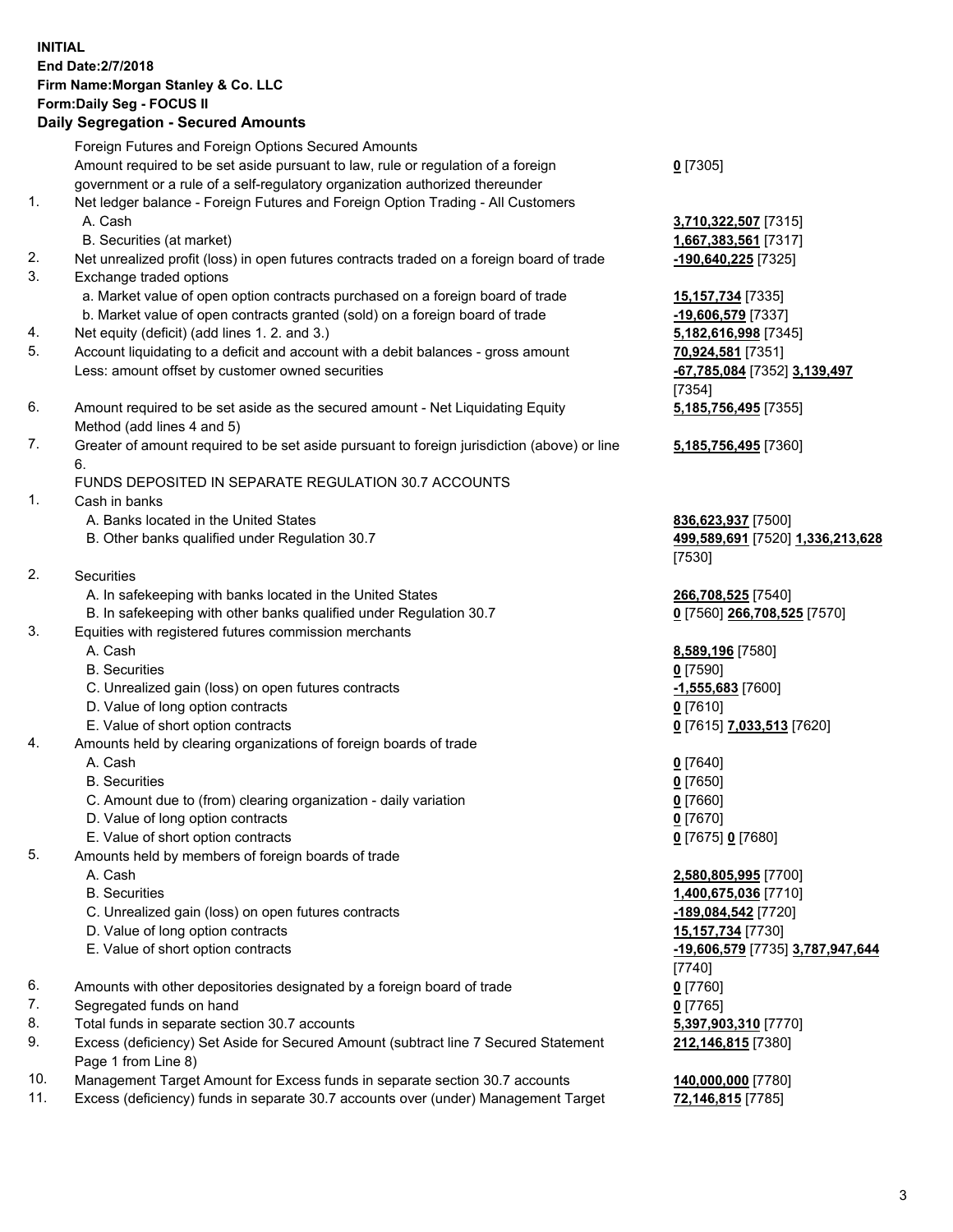# **INITIAL End Date:2/7/2018 Firm Name:Morgan Stanley & Co. LLC Form:Daily Seg - FOCUS II**

# **Daily Segregation - Segregation Statement**

SEGREGATION REQUIREMENTS(Section 4d(2) of the CEAct) 1. Net ledger balance A. Cash **10,727,452,825** [7010] B. Securities (at market) **5,240,652,395** [7020] 2. Net unrealized profit (loss) in open futures contracts traded on a contract market **-1,754,931,083** [7030] 3. Exchange traded options A. Add market value of open option contracts purchased on a contract market **518,224,181** [7032] B. Deduct market value of open option contracts granted (sold) on a contract market **-693,203,781** [7033] 4. Net equity (deficit) (add lines 1, 2 and 3) **14,038,194,537** [7040] 5. Accounts liquidating to a deficit and accounts with debit balances - gross amount **1,071,305,605** [7045] Less: amount offset by customer securities **-975,784,605** [7047] **95,521,000** [7050] 6. Amount required to be segregated (add lines 4 and 5) **14,133,715,537** [7060] FUNDS IN SEGREGATED ACCOUNTS 7. Deposited in segregated funds bank accounts A. Cash **4,204,107,794** [7070] B. Securities representing investments of customers' funds (at market) **0** [7080] C. Securities held for particular customers or option customers in lieu of cash (at market) 8. Margins on deposit with derivatives clearing organizations of contract markets A. Cash **5,746,680,404** [7100] B. Securities representing investments of customers' funds (at market) **0** [7110] C. Securities held for particular customers or option customers in lieu of cash (at market) 9. Net settlement from (to) derivatives clearing organizations of contract markets **-497,506,974** [7130] 10. Exchange traded options A. Value of open long option contracts **518,224,181** [7132] B. Value of open short option contracts **-693,203,781** [7133] 11. Net equities with other FCMs A. Net liquidating equity **2,122,112** [7140] B. Securities representing investments of customers' funds (at market) **0** [7160] C. Securities held for particular customers or option customers in lieu of cash (at market) **0** [7170] 12. Segregated funds on hand **0** [7150] 13. Total amount in segregation (add lines 7 through 12) **14,521,076,131** [7180] 14. Excess (deficiency) funds in segregation (subtract line 6 from line 13) **387,360,594** [7190]

- 15. Management Target Amount for Excess funds in segregation **331,000,000** [7194]
- 16. Excess (deficiency) funds in segregation over (under) Management Target Amount Excess

**846,968,813** [7090]

**4,393,683,582** [7120]

**56,360,594** [7198]